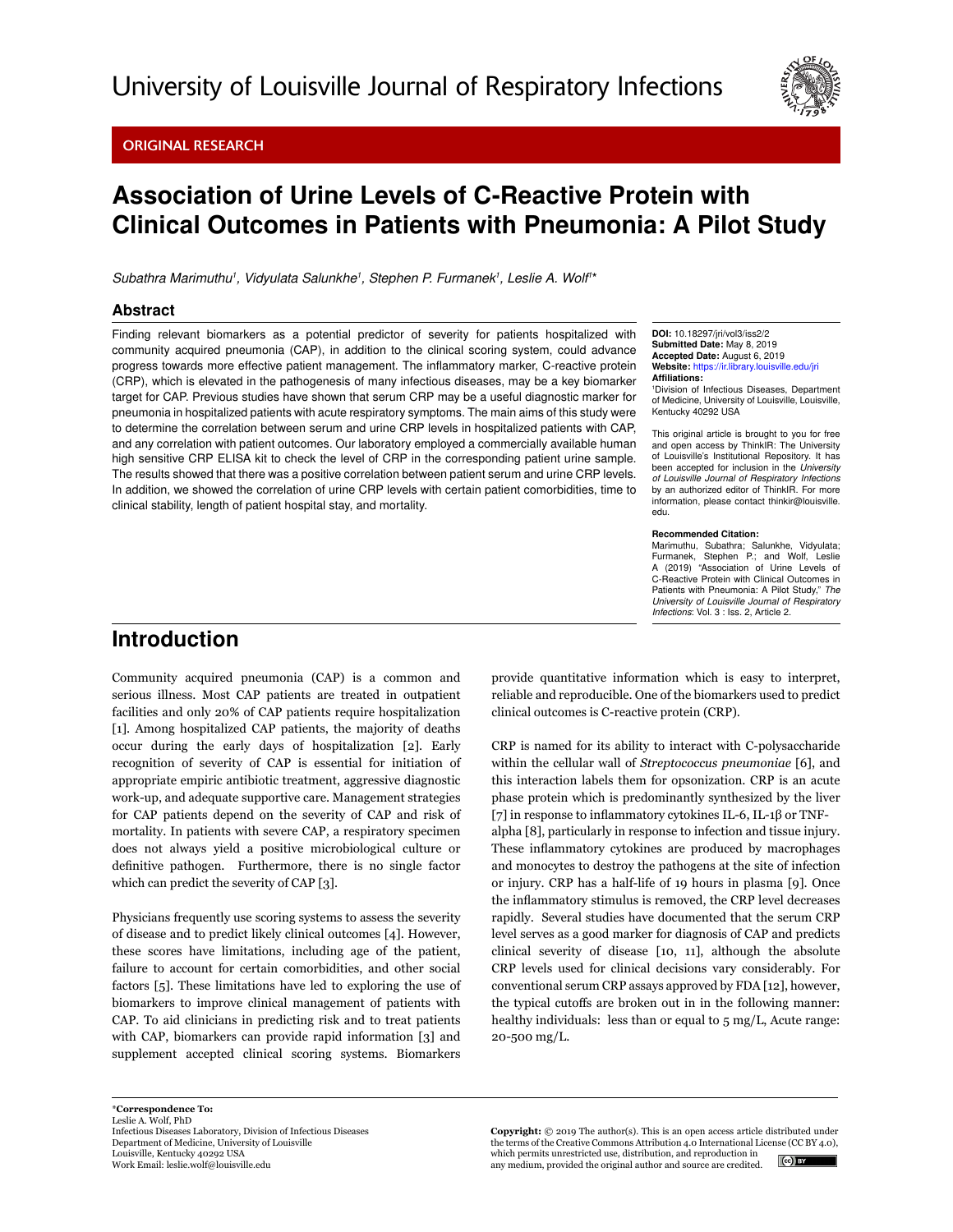Despite the evidence supporting use of CRP as a biomarker, there are no studies to our knowledge documenting a correlation between blood and urine CRP levels; thus, a highly sensitive CRP assay was chosen for urine sample testing since expected levels were completely unknown. In addition, there was no established relationship between CRP levels and key outcomes for patients hospitalized with CAP.

The primary objective of this initial laboratory study was to define the relationship between serum and urine CRP levels in patients hospitalized with CAP. The secondary objectives were to 1) analyze the relationship between CRP levels and clinical data, and 2) define the relationship between CRP levels and clinical outcomes of patients hospitalized due to CAP.

### Materials and Methods

#### *Study design and study population*

This was a secondary data analysis of the University of Louisville's two large pneumonia studies, prospective population-based cohort studies of all hospitalized adults with CAP who were residents in the city of Louisville, Kentucky, from June 1st 2014 to May 31st 2016 (University of Louisville IRB Numbers 11.0613 and 13.0408) [13]. Patients were enrolled if they meet inclusion criteria for diagnosis of CAP.

#### *Inclusion criteria*

A diagnosis of CAP required radiographic criteria, clinical criteria and initiation of antibiotics within 24 hours of admission.

- Radiographic criteria: A new pulmonary infiltrate on imaging (computed tomography or chest x-ray) at the time of admission.
- Specific clinical signs: included new or increased cough, fever > 37.8°C (100.0°F) or hypothermia <35.6°C (96.0°F) or change in serum white blood cells (leukocytosis >11,000 cells/mm<sup>3</sup> , left shift >10% band forms/microliter, or leukopenia < 4,000 cells/mm<sup>3</sup> ).

Urine was collected from patients once they were enrolled in study in the University of Louisville Pneumonia study [13]. Among these enrolled patients, patients with documented serum CRP in first 24 hours of hospital admission in medical record were included in this study.

#### *Study Outcomes*

Study outcomes analyzed in this study included length of stay (LOS), time to clinical stability (TCS) and mortality. Time to clinical stability was defined as the day patient met the following four criteria: (1) improvement in cough and shortness of breath, (2) lack of fever for at least 8 hours, (3) improved leukocytosis and (4) tolerance to oral intake. Patients were evaluated daily for first seven days of hospitalization to determine the day when clinical stability was reached; however, patients still unstable at day seven were censored at eight days. Length of stay was defined as number of days from admission to discharge. Patients hospitalized for more than 14 days were censored at 14 days. Mortality (any cause) was evaluated from admission to up to one year after admission.

#### *Patient Groupings*

The samples used in this preliminary study were selected based on patient serum CRP levels obtained from hospital records. The serum CRP level was collected within the first 24 hours of hospitalization. The urine samples from patients were collected after enrollment within the first 48 hours of hospitalization. The urine samples were divided into three groups: low, intermediate and high according to serum CRP levels (1-10 mg/L, 11-50 mg/L, 51-270 mg/L, respectively) (Figure 1A). Processing and storing of the urine samples can be found in the "Sample Selection" section. There were ten consented patient urine samples included in each CAP group, plus consented healthy volunteers provided urine samples that were used as controls (no CAP). Supplemental information for all pneumonia patients is included in **Table 1**.

#### *Sample processing and selection*

Archived urine samples from University of Louisville Respiratory Specimen Biorepository in the Division of Infectious Diseases were used. Urine specimens selected for this study were collected from July 2014 to January 2016 [13] under IRB Numbers 11.0613 and 13.0408. Briefly, the original urine samples from patients hospitalized with CAP were held at 4°C, then processed within 28 hours of collection by adding 0.5 mL of 0.5 M PIPES buffer (VWR, Radnor, PA, part number BB-121-250 mL) to 9.5 mL of urine. After mixing well, aliquots were frozen at -80°C until thawed. Next, 1 mL of thawed urine sample was centrifuged at 300xg for 5 minutes and 240 µL of supernatant was aliquoted into each of four tubes for this study. These aliquoted samples were frozen at -20°C until thawed for the enzyme-linked immunosorbent assay (ELISA) described below. The same urine processing protocol was followed for urine samples from healthy volunteers. All samples were tested undiluted (raw) in duplicate and the ELISA was repeated three times independently.

#### *Human highly sensitive enzyme-linked immunosorbent assay for C reactive protein (CRP-ELISA)*

The human high sensitive CRP-ELISA was obtained from MyBioSource, Inc. (Research Use Only, Cat. No: MBS2021863, San Diego, CA). Urine samples were thawed, and brought to room temperature prior to using 100 µL of raw urine. The sandwich ELISA assay was performed following the manufacturer's instructions. Briefly, blanks and standards were included in each run by adding 100 µL of each dilution of standards and blanks, as well as samples (in duplicate) into the appropriate wells. After covering the plate and incubating for one hour at 37°C, the samples were removed manually and 100 µL of Detection Reagent A were added (biotin-conjugated antibody specific to human CRP). After re-covering the plate, incubation proceeded for one hour at 37°C. Detection Reagent A was removed and wells were washed three times manually with wash buffer. Next, 100 µL of Detection Reagent B (avidinconjugated horseradish peroxidase) was added to each well. The plate was again covered and incubated for 30 minutes at 37°C. Detection Reagent B was manually removed and all wells were washed five times manually with wash buffer. Finally, 90 µL of TMB substrate solution (3,3',5,5'-Tetramethylbenzidine) was added to each well, and the plate was covered and incubated 10- 20 minutes at 37°C, protected from light. The stop solution was added, changing the color from blue to yellow, and the plate was read at 450 nM using a spectrophotometer. The unknown urine sample concentrations were determined by extrapolating from standards run on the same plate on the same day. The minimum detectable amount of CRP is typically less than 23.3 pg/mL. This assay has high sensitivity and excellent specificity for detection of human CRP, noting that a CRP concentration above 4000 pg/ mL was outside the linear range of the ELISA.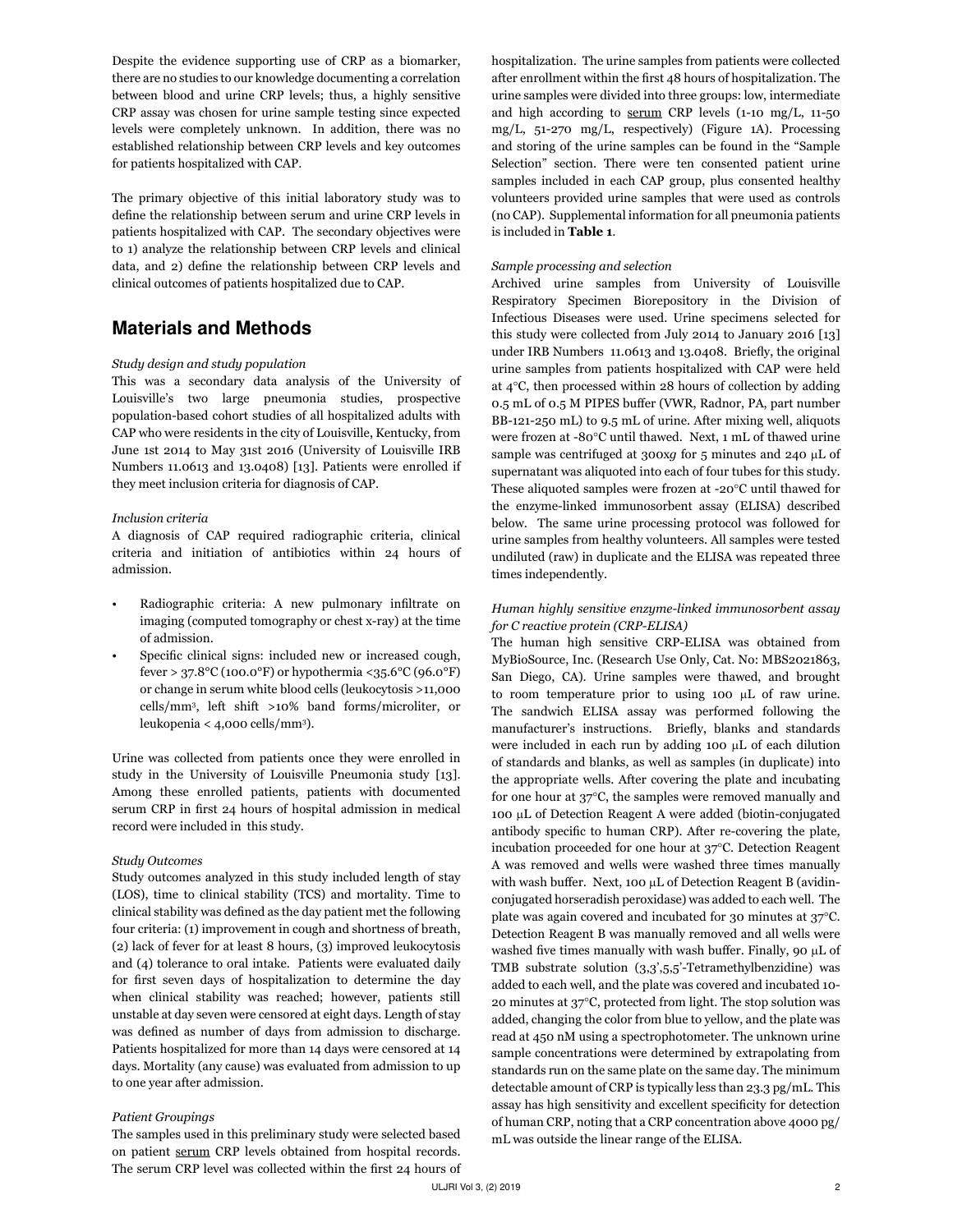| <b>Variable</b>                                      | <b>High</b>   | Intermediate   | Low           | $\boldsymbol{p}$ |
|------------------------------------------------------|---------------|----------------|---------------|------------------|
| $\mathbf n$                                          | 10            | 10             | 10            |                  |
| Demographics                                         |               |                |               |                  |
| Age (median [IQR])                                   | 70 [64-78]    | 59 [50-78]     | 66 [52-76]    | 0.577            |
| Male Sex (%)                                         | 3(30)         | 7(70)          | 7(70)         | 0.114            |
| Black Race (%)                                       | 2(20)         | 1(10)          | 0(0)          | 0.329            |
| Social/Medical History (n (%))                       |               |                |               |                  |
| Obese                                                | 1(10)         | 6(60)          | 4(40)         | 0.065            |
| Hx HIV                                               | 0(0)          | 1(10)          | 0(0)          | 0.355            |
| Hx Neoplastic Disease                                | 1(10)         | 3(30)          | 1(10)         | 0.383            |
| Hx Renal Disease                                     | 2(20)         | 3(30)          | 2(20)         | 0.830            |
| Hx CHF                                               | 3(30)         | 0(0)           | 3(30)         | 0.153            |
| Hx COPD                                              | 3(30)         | 4(40)          | 3(30)         | 0.861            |
| Hx Stroke                                            | 0(0)          | 1(10)          | 2(20)         | 0.329            |
| <b>Hx Liver Disease</b>                              | 2(20)         | 0(0)           | 2(20)         | 0.315            |
| <b>Hx Diabetes</b>                                   | 5(50)         | 4(40)          | 4(40)         | 0.873            |
| <b>Smoking History</b>                               |               |                |               | 0.482            |
| Current                                              | 2(20)         | 2(20)          | 5(50)         |                  |
| Former                                               | 5(50)         | 4(40)          | 2(20)         |                  |
| Never                                                | 3(30)         | 4(40)          | 3(30)         |                  |
| Cardiovascular Risk Factors and Medications (n (%))  |               |                |               |                  |
| Family Hx CAD                                        | 5(50)         | 0(0)           | 3(30)         | 0.039            |
| <b>Active CAD</b>                                    | 4(40)         | 2(20)          | 5(50)         | 0.366            |
| Arterial Hypertension                                | 7(70)         | 7(70)          | 8(80)         | 0.843            |
| Hyperlipidimia                                       | 6(60)         | 3(30)          | 8(80)         | 0.076            |
| Hx Prior MI                                          | 2(20)         | 2(20)          | 3(30)         | 0.830            |
| Hx Prior PCTA                                        | 3(30)         | 1(10)          | 4(40)         | 0.303            |
| Atrial Fibrillation                                  | 1(10)         | 1(10)          | 2(20)         | 0.749            |
| Asprin Use                                           | 5(50)         | 4(40)          | 3(30)         | 0.659            |
| Beta Blocker Use                                     | 4(40)         | 3(30)          | 6(60)         | 0.387            |
| Ace Inhibitor Use                                    | 2(20)         | 3(30)          | 2(20)         | 0.830            |
| Warfarin Use                                         | 1(10)         | 0(0)           | 2(20)         | 0.329            |
| Heparin Use                                          | 1(10)         | 0(0)           | 0(0)          | 0.355            |
| Antiplatelet Use                                     | 1(10)         | 0(0)           | 1(10)         | 0.585            |
| <b>Statin Use</b>                                    | 5(50)         | 4(40)          | 3(30)         | 0.659            |
| Physical Exam and Laboratory Findings (median [IQR]) |               |                |               |                  |
| Temperature (degrees Celsius)                        | 38 [37-38]    | 37 [37-38]     | 37 [37-37]    | 0.150            |
| Respiratory Rate (breaths/min)                       | 22 [20-24]    | 22 [18-24]     | 19 [16-24]    | 0.535            |
| Heart Rate (beats/min)                               | 106 [97-124]  | 116 [106-123]  | 81 [72-102]   | 0.024            |
| Systolic Blood Pressure (mmHg)                       | 108 [98-116]  | 118 [109-141]  | 134 [122-158] | 0.020            |
| Diastolic Blood Pressure (mmHg)                      | 54 [46-66]    | 59 [52-68]     | 74 [63-92]    | 0.109            |
| Bicarbonate (mEq/L)                                  | $28$ [25-29]  | $24 [22 - 25]$ | 26 [25-26]    | 0.067            |
| Blood urea nitrogen (mg/dL)                          | 14 [12-27]    | 24 [18-29]     | 16 [11-20]    | 0.159            |
| Glucose (mg/dL)                                      | 143 [123-176] | 197 [130-271]  | 104 [102-130] | 0.057            |
| Hematocrit (Percent)                                 | 30 [28-34]    | 38 [30-42]     | 35 [33-44]    | 0.136            |
| Sodium (mEq/L)                                       | 136 [136-139] | 136 [130-140]  | 138 [134-139] | 0.775            |
| Severity of Disease (n (%))                          |               |                |               |                  |
| Direct admission to ICU                              | 1(10)         | 1(10)          | 1(10)         | >0.999           |
| Altered mental status                                | 3(30)         | 1(10)          | 4(40)         | 0.303            |
| Need for vasopressors                                | 0(0)          | 0(0)           | 0(0)          | >0.999           |

Table 1. Supplemental Information for Pneumonia Patients: Clinical Features

\*Pneumonia Severity Index

Need for ventilatory support  $0 (0)$   $1 (10)$   $1 (10)$   $0.585$ PSI\* Risk Class IV-V 8 (80) 4 (40) 5 (50) 0.171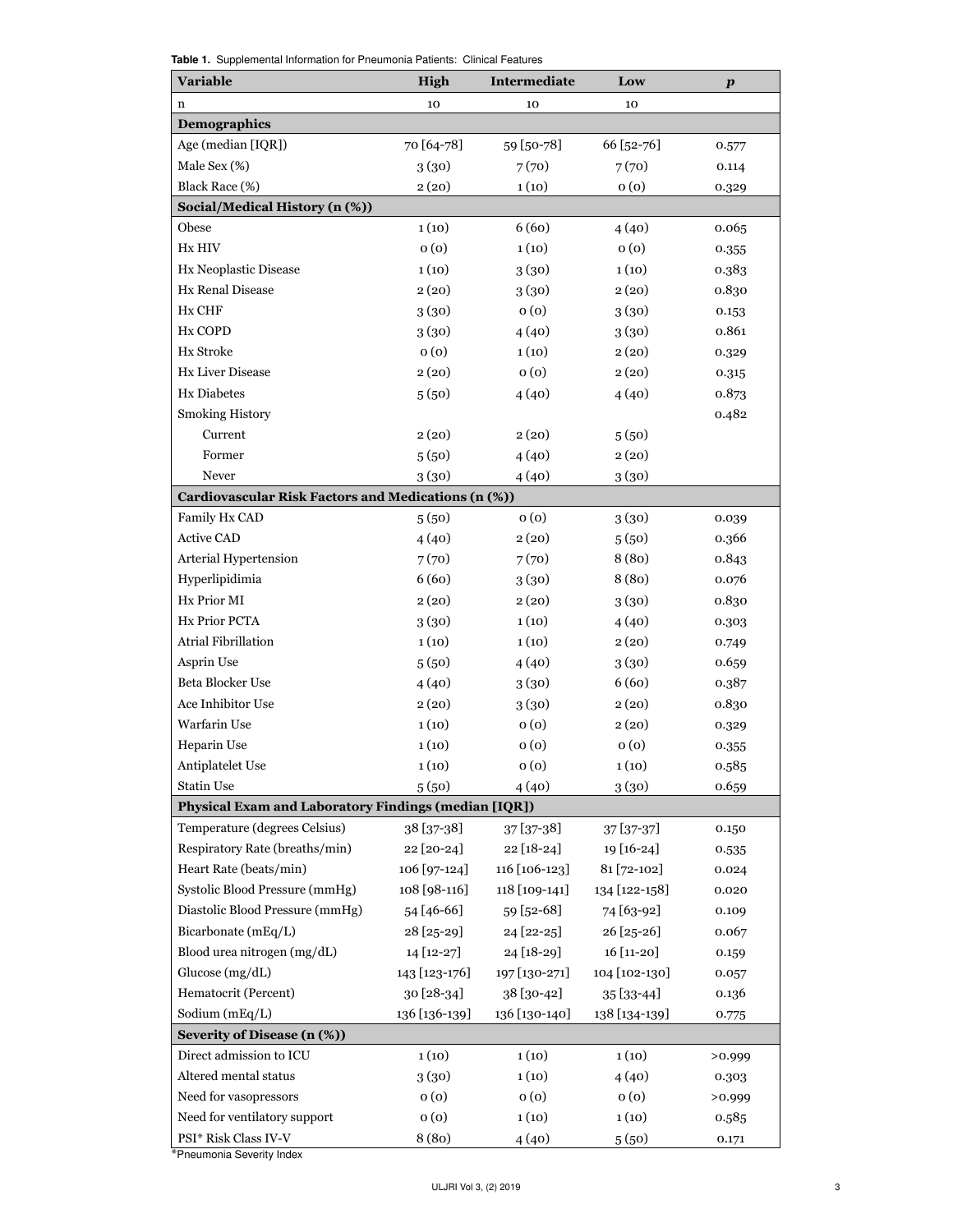

Figure 1. CRP level of pneumonia patients. A) Level of serum CRP on pneumonia patients. Using data obtained from hospital records, these pneumonia patients' urine samples were divided into three groups according to serum CRP levels, each group having 10 patients assigned a unique subject identification number (Serum CRP 1-10 mg/L, 11-50 mg/L, 51-270 mg/L). B) Level of urine CRP on healthy volunteers and pneumonia patients. Urine samples from 10 healthy volunteers and 30 pneumonia patients were tested using a human highly sensitive enzyme linked immunosorbent assay for C-reactive protein (CRP). All samples were run duplicate in each ELISA, and the values shown represent mean ± SD from three independent experiments.

*Statistical Analysis* 

Simple linear regression was performed to define the relationships between serum CRP and urine CRP. Laboratory values that had a p-value of less than 0.2 were identified for further investigation; Pearson and Spearman correlation was performed to analyze associations between CRP levels and laboratory values. Patient characteristics were summarized by group with descriptive statistics. Continuous data was reported as mean and interquartile range; categorical data was represented as frequency and percentage. Differences in patient characteristics were tested by Fisher's Exact test for categorical data and the Kruskal-Wallis Rank Sum Test for continuous data. Kaplan-Meier curves were created to visualize outcomes, and log-rank tests were used to compare outcomes among groups. Microsoft Excel and R version 3.5.1 were used for analysis.

### **Results**

#### *Clinical characteristics of the three CRP groups*

The serum CRP level as collected from patient's medical record have been arranged by low, intermediate and high serum CRP level groups (**Figure 1A**). We were able to detect CRP in urine with the human CRP-ELISA in the picogram range from urine samples collected from 30 patients with CAP; note that these data were arranged by serum CRP groups (**Figure 1B**). Also, CRP levels detected in urine samples were collected from 10 healthy volunteers as controls (**Figure 1B**). All three groups of pneumonia patients show increased levels of urine CRP level when compared to healthy volunteers. Intermediate Serum CRP group showed higher level of urine CRP as compared to high serum CRP level group. Patient characteristics were collected from medical records (**Table 1**). Systolic blood pressure, heart rate, and family history of coronary artery disease were found to be significantly statistically different between CRP groups.

The intermediate group had higher numbers of patients who were obese, HIV-infected, with a history of neoplastic disease or elevated blood glucose levels, but these were statistically not significant.

#### *Relationship between serum and urine CRP*

The relationship between log serum and log urine CRP was positive and linear (**Figure 2**). An increase of 1 log mg/L of serum CRP was indicative of an increase of 0.4 log pg/mL of urine CRP (β=0.4, p=0.002, R<sup>2</sup> = 0.29).



Figure 2. Association between serum and urine CRP levels. The trend line from linear regression is shown.

*Correlation between CRP and other laboratory values* Laboratory values identified for follow-up analysis were temperature, heart rate, systolic blood pressure, diastolic blood pressure, serum bicarbonate, blood urea nitrogen,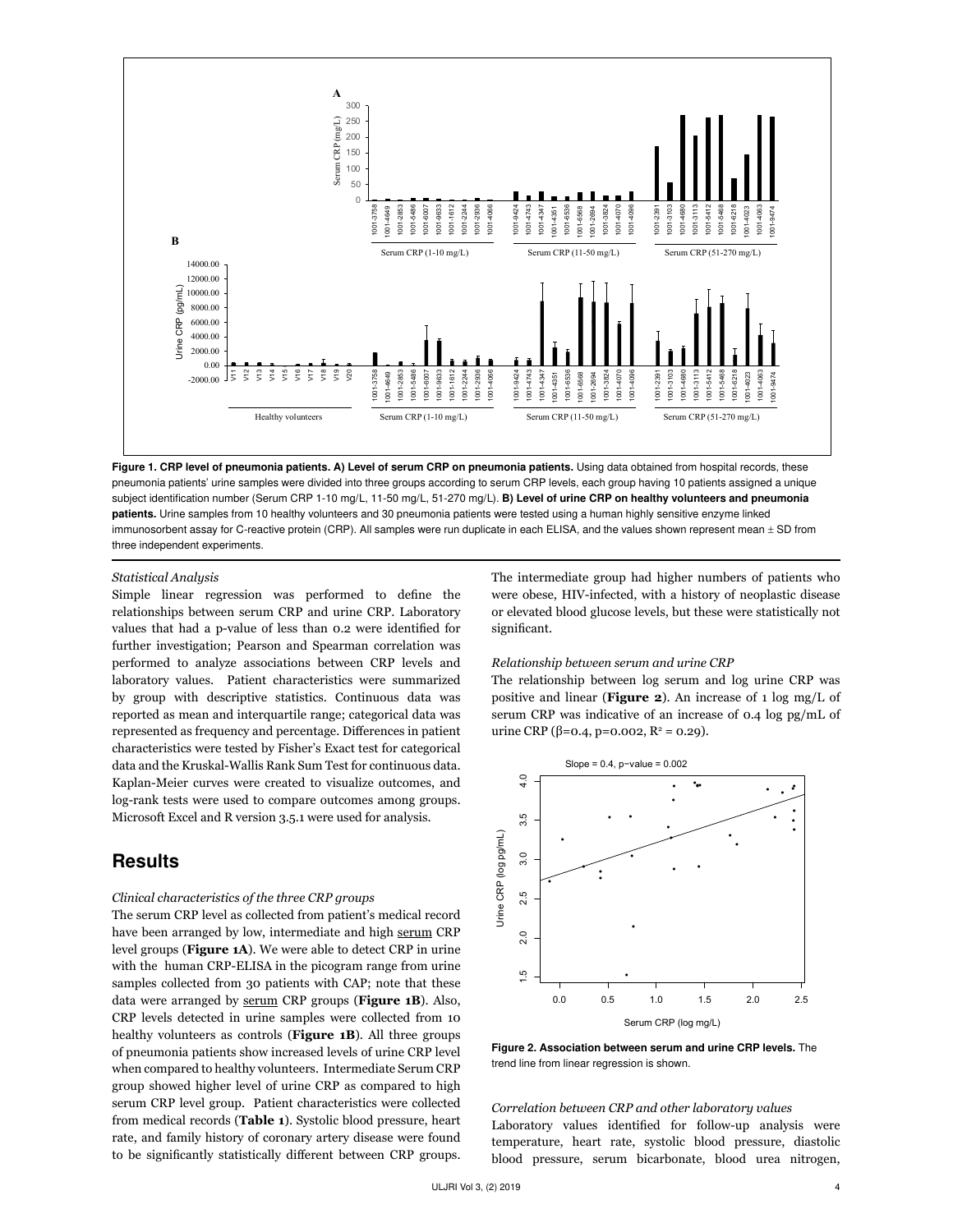

Figure 3. Associations between serum CRP and laboratory values. Scatterplots shown compare serum CRP values and other laboratory values. Pearson and Spearman correlations are shown above each respective scatterplot. After adjusting for multiple comparisons, none are significant.

serum glucose, and hematocrit. Scatterplots were produced to illustrate log serum and log urine CRP levels compared to these laboratory values (**Figures 3 and 4**). Correlations ranged from -0.42 to 0.43. After adjusting for multiple comparisons, no correlations were statistically significant.

#### *CAP Patient Outcomes*

We did not find statistically significant differences between groups for time to clinical stability and mortality at 1 year. Length of stay was found to be statistically significant between groups. Patient outcomes and statistical tests are shown in **Table 2**. Kaplan-Meier curves for time to clinical stability, length of stay, and mortality are shown in **Figures 5-7**, respectively, and summarized in **Table 2**.

### **Discussion**

We observed increased urine CRP levels in pneumonia patients (**Figure 1B**) as compared to healthy volunteers, and there was a significant positive correlation of CRP levels between serum and urine samples (**Figure 2**). Studies have shown that markedly elevated serum CRP levels are strongly associated with bacterial infection [14]. CRP levels have been demonstrated to increase with pneumonia, confirming bacterial pneumonia in children [15, 16], as well as adult HIV-infected inpatients [17]. It has been recommended, however, to combine serum CRP values with other clinical prediction parameters to better identify patients with severe pneumonia and at risk of poor outcomes.

Many common laboratory values (such as hematocrit, glucose

and blood urea nitrogen levels) were not statistically significantly correlated with either serum or urine CRP levels (**Figures 3 and 4**). TCS was not significantly correlated with CRP levels (**Figure 5**); however, the patient's LOS at the hospital increased in direct proportion to increasing CRP levels (**Figure 6**). Some possible explanations for this correlation may include the direct link between inflammation and fever due to release of pyrogens, increased circulating levels of IL-6 and IL-10 cytokines [18] or complications of inflammation that lead to longer hospital stays, such as myocardial infarctions [19, 20].

We found 50% mortality in the high CRP group, and 30% of mortality in both the intermediate and low CRP groups in the present study (**Figure 7**). While the number of patients is low in this preliminary study, increasing the number of patients in future propspective studies may increase the statistical significance of these findings. Ramirez *et al* [13] and other investigators [21-23] stated that patients hospitalized with CAP showed a higher mortality rate compared to those without CAP. Another multi-center, one-year follow-up study with patients discharged after hospitalization for CAP found elevated proinflammatory marker IL-6 in the circulation, and was associated with a higher mortality rate [18]. The higher mortality rate was attributed to death by cardiovascular disease and cancer [18]. It is notable that IL-6 is one of the important cytokines causing the liver to synthesize CRP [8]. CAP substantially increases the risk of heart disease across all age groups [23], so the mechanism behind this is likely multi-dimensional. Based on the aforementioned studies, increases in CRP levels could be one of the mechanisms.

| <b>Table 2. Patient outcomes</b>    |                   |                            |                 |                          |         |
|-------------------------------------|-------------------|----------------------------|-----------------|--------------------------|---------|
| <b>Outcome</b>                      | Low<br><b>CRP</b> | Intermediate<br><b>CRP</b> | <b>High CRP</b> | <b>Test</b><br>statistic | p-value |
| Time to Clinical Stability (days) + | $3[1-4]$          | $2\left[1-3\right]$        | $2[1-5]$        | $X_{(2)}^2$ =0.5         | 0.800   |
| Length of Stay (days) +             | $3[1-4]$          | $4[2-5]$                   | $8\,[\,5-10]$   | $X_{(2)}^2$ =7.2         | 0.030   |
| 1 year mortality $\ddagger$         | 3(30)             | 3(30)                      | 5(50)           | $X_{(2)}^2=1.6$          | 0.400   |
| † Median [Interquartile range]      |                   |                            |                 |                          |         |

‡ Frequency (percentage)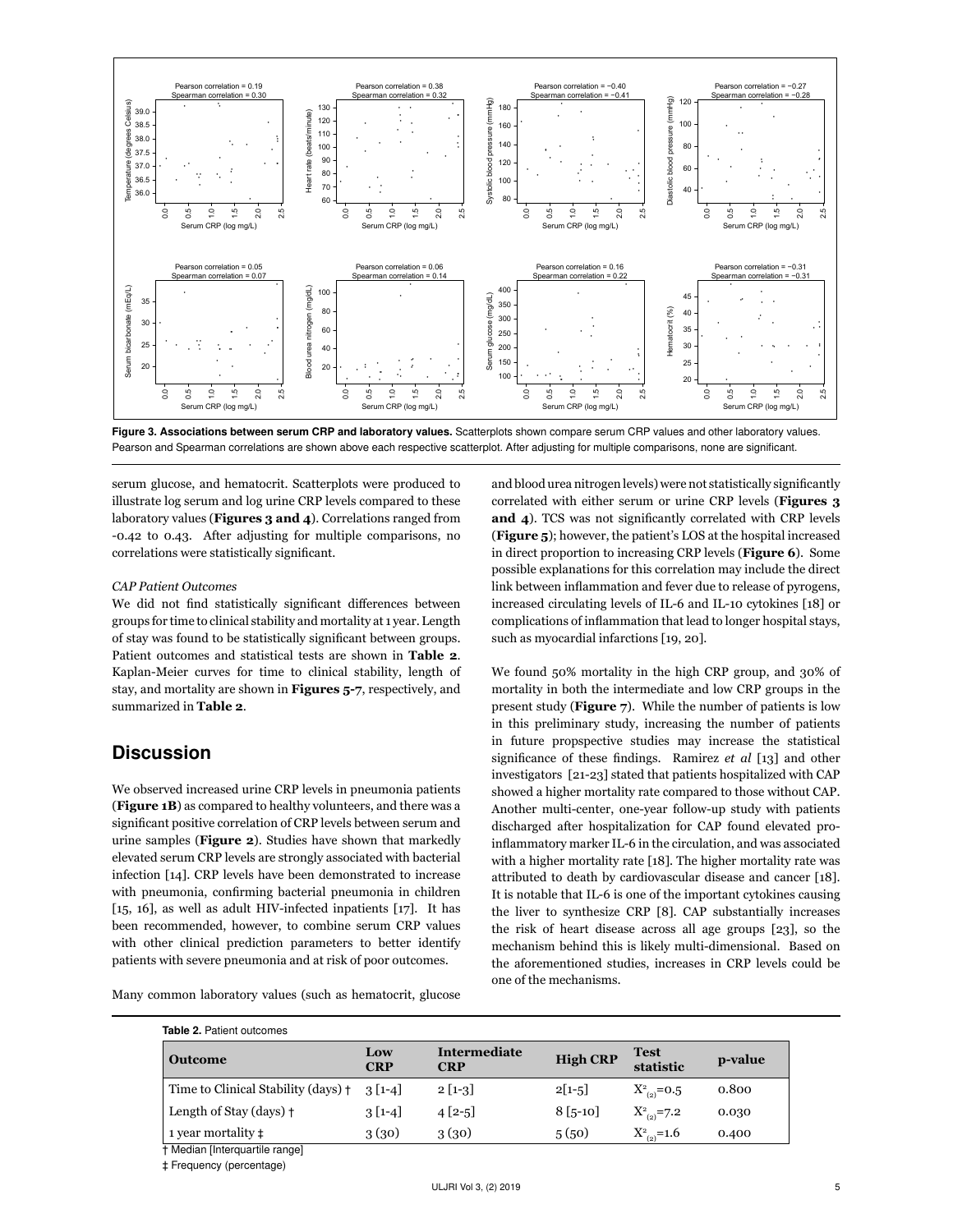

Figure 4. Associations between urine CRP and laboratory values. Scatterplots shown compare urine CRP values and other laboratory values. Pearson and Spearman correlations are shown above each respective scatterplot. After adjusting for multiple comparisons, none are significant.



Figure 5. Kaplan-Meier curve for time to clinical stability, in days, for low, intermediate and high urine CRP levels.



Figure 6. Kaplan-Meier curve for hospital length of stay, in days, for patients with low, intermediate and high urine CRP levels.



Figure 7. Kaplan-Meier curve for time to death, in weeks, for patients with low, intermediate and high urine CRP values.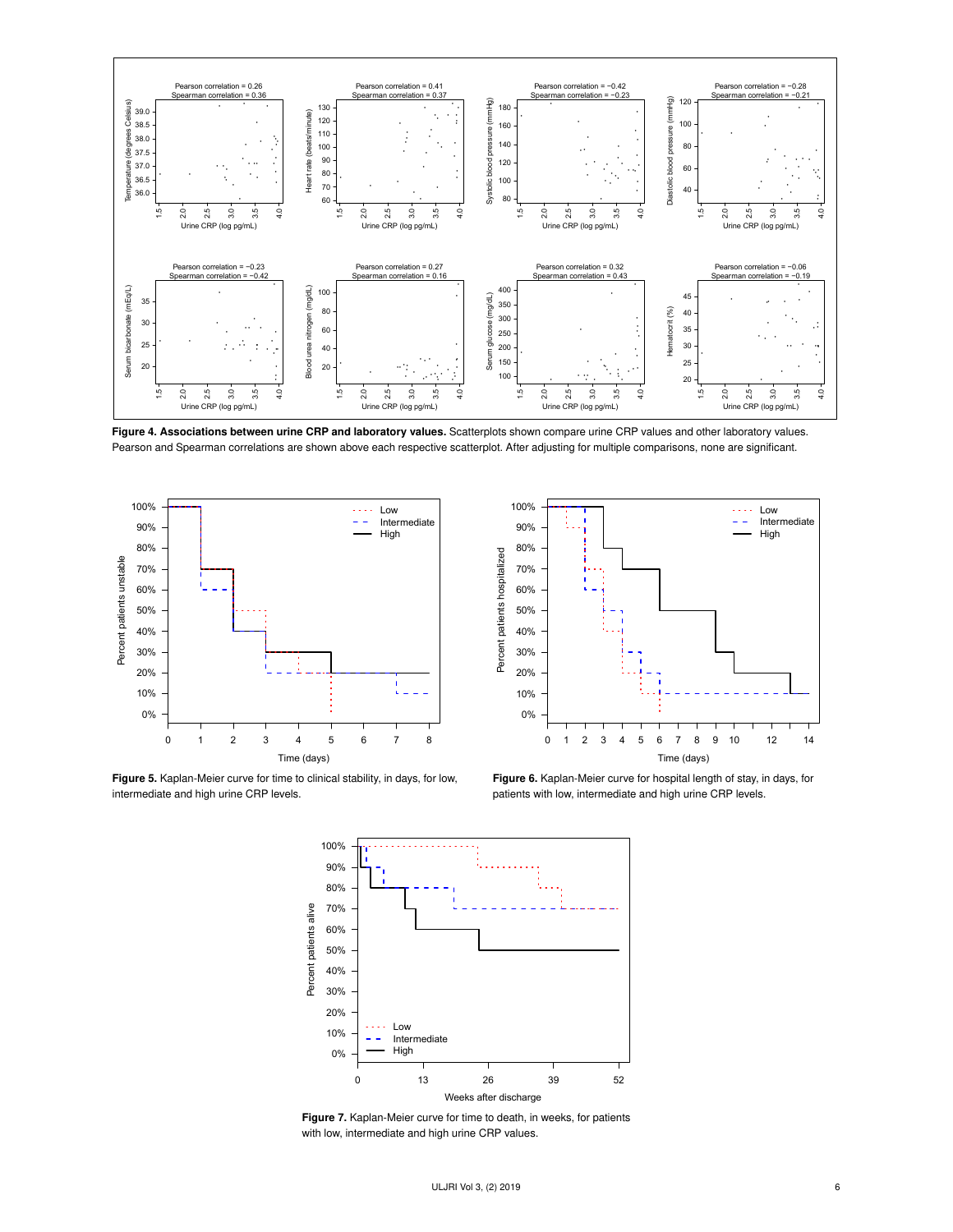To our knowledge, there have been no studies conducted to date to determine urine CRP levels in hospitalized patients with CAP. Since urine is a non-invasive specimen type for critically ill patients, this would be a novel approach for monitoring CRP levels. Other researchers studied urine CRP levels in patients with lower urinary tract symptoms (LUTS) and children with urinary tract infections (UTI), but CRP was not found to be a specific biomarker for either condition [24, 25]. In one study, they detected only one patient with elevated urine CRP level (0.86 mg/L) out of 97 patients, whereas serum CRP was elevated in different patients with LUTS [26]. A highly sensitive human CRP ELISA assay was used in this present study because urine CRP levels were unknown, and no other studies used this particular ELISA assay on urine samples. Unfortunately, there is no urine CRP measurement kit available for *in vitro* diagnostics, and commercially available kits are for research use only (RUO). The use of the highly sensitive human CRP ELISA was both a strength and a limitation of this study, allowing us to detect low quantities of CRP but creating difficulties when comparing results from other urine studies. While using archived, processed urines was necessary for this pilot study, the use of fresh urine specimens would be an improvement. Another weakness of the study was the number of patients in each group, limiting the statistical power when comparing groups.

A future prospective study with increased number of patients is needed for a variety of reasons. These reasons, along with goals for future studies, include the following:

- 1) to increase the number of enrolled patients to reach statistical significance in some of the outcomes measured. For example, in patients with increased CRP levels, we would most likely observe more cardiovascular events and mortality in the long term follow up.
- 2) to definitively validate the use of urine CRP level as a biomarker for poor outcomes in CAP patients, lending the test to development of point of care or at-home test for urine CRP.
- 3) to plan interventional studies using urine CRP levels to monitor the effect of anti-flammatory (steroids and/or cytokine-specific biologics) agents with standard antibiotic therapy in the treatment of hospitalized patients with CAP.
- 4) to define if certain antibiotics with anti-inflammatory properties (such as macrolides or teracycline) may add some benefit in terms of clinical outcomes, particularly with regard to cardiovascular morbitidy and mortality.

In these aforementioned future studies, we can determine if less inflammation ultimately increases the survival rate. If the data trends from the pilot study hold true in larger prospective studies, then there will be many useful applications for detecting urine CRP levels in patients with CAP. From the laboratory perspective, the possibility of developing a point of care test for using urine to monitor CAP patients' CRP levels is exciting. For example, using a simplified, rapid urine CRP test at home for patients with respiratory symptoms could guide whether they choose to stay home or seek health care. With a point of care test in a hospital setting, a urine sample with a moderate or high CRP value would help nurses better triage patients with respiratory symptoms. In conclusion, this pilot study suggests that measuring urine CRP levels from patients with CAP could be used successfully as a biomarker for starting interventions and improving health outcomes, ultimately leading to cost savings in the health care system.

### Acknowledgements

The authors appreciate the support of Dr. Julio Ramirez, Division Chief, Senen Pena Oliva, EMBA, Director of Operations for the Division of Infectious Diseases, and the University of Louisville Pneumonia Study Group for their financial support of this pilot project. In addition, the authors thank Pfizer, Inc., for partial financial support of the Louisville Pneumonia Study.

### References

- 1. Coelho L, Póvoa P, Almeida E, Fernandes A, Mealha R, Moreira P, et al. Usefulness of C-reactive protein in monitoring the severe community-acquired pneumonia clinical course. Crit Care. 2007;11(4):R92.
- 2. Kaplan V, Angus DC, Griffin MF, Clermont G, Scott Watson R, Linde-Zwirble WT. Hospitalized community-acquired pneumonia in the elderly: age- and sex-related patterns of care and outcome in the United States. Am J Respir Crit Care Med. 2002 Mar;165(6):766–72.
- 3. Christ-Crain M, Opal SM. Clinical review: the role of biomarkers in the diagnosis and management of community-acquired pneumonia. Crit Care. 2010;14(1):203.
- 4. Wiemken T, Kelley R, Ramirez J. Clinical scoring tools: which is best to predict clinical response and long-term outcomes? Infect Dis Clin North Am. 2013 Mar;27(1):33– 48.
- 5. Niederman MS. Making sense of scoring systems in community acquired pneumonia. Respirology. 2009 Apr;14(3):327–35.
- 6. Tillett WS, Francis T. Serological Reactions in Pneumonia with a Non-Protein Somatic Fraction of Pneumococcus. J Exp Med. 1930 Sep;52(4):561–71.
- 7. Salazar J, Martínez MS, Chávez-Castillo M, Núñez V, Añez R, Torres Y, et al. C-Reactive Protein: An In-Depth Look into Structure, Function, and Regulation. Int Sch Res Notices. 2014 Dec;2014:653045.
- 8. Marnell L, Mold C, Du Clos TW. C-reactive protein: ligands, receptors and role in inflammation. Clin Immunol. 2005 Nov;117(2):104–11.
- 9. Vigushin DM, Pepys MB, Hawkins PN. Metabolic and scintigraphic studies of radioiodinated human C-reactive protein in health and disease. J Clin Invest. 1993 Apr;91(4):1351–7.
- 10. Almirall J, Bolíbar I, Toran P, Pera G, Boquet X, Balanzó X, et al.; Community-Acquired Pneumonia Maresme Study Group. Contribution of C-reactive protein to the diagnosis and assessment of severity of community-acquired pneumonia. Chest. 2004 Apr;125(4):1335–42.
- 11. García Vázquez E, Martínez JA, Mensa J, Sánchez F, Marcos MA, de Roux A, et al. C-reactive protein levels in community-acquired pneumonia. Eur Respir J. 2003 Apr;21(4):702–5.
- 12. US Department of Health and Human Services, Food and Drug Administration. Review criteria for assessment of C-reactive protein (CRP), high sensitivity C-reactive protein (hsCRP) and cardiac C-reactive protein (cCRP) Assays. Document issued on: September. 2005;22.
- 13. Ramirez JA, Wiemken TL, Peyrani P, Arnold FW, Kelley R, Mattingly WA, et al.; University of Louisville Pneumonia Study Group. Adults Hospitalized With Pneumonia in the United States: Incidence, Epidemiology, and Mortality. Clin Infect Dis. 2017 Nov;65(11):1806–12.